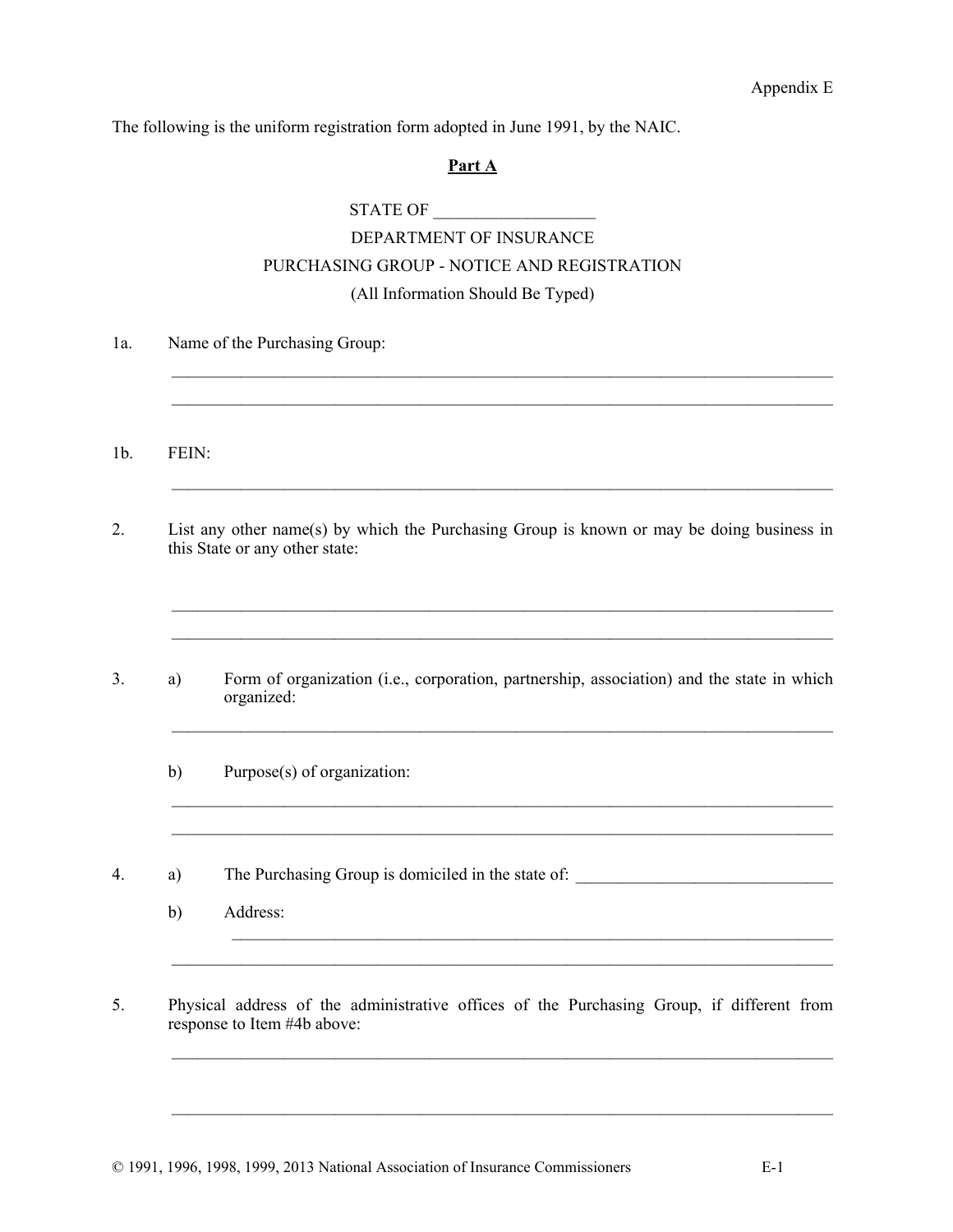6. The Purchasing Group intends to purchase the following classifications of liability insurance and/or subclassifications thereof:

 $\mathcal{L}_\text{max} = \frac{1}{2} \sum_{i=1}^n \mathcal{L}_\text{max} = \frac{1}{2} \sum_{i=1}^n \mathcal{L}_\text{max} = \frac{1}{2} \sum_{i=1}^n \mathcal{L}_\text{max} = \frac{1}{2} \sum_{i=1}^n \mathcal{L}_\text{max} = \frac{1}{2} \sum_{i=1}^n \mathcal{L}_\text{max} = \frac{1}{2} \sum_{i=1}^n \mathcal{L}_\text{max} = \frac{1}{2} \sum_{i=1}^n \mathcal{L}_\text{max} = \frac{1}{2} \sum_{i=$ 

 $\mathcal{L}_\mathcal{L} = \{ \mathcal{L}_\mathcal{L} = \{ \mathcal{L}_\mathcal{L} = \{ \mathcal{L}_\mathcal{L} = \{ \mathcal{L}_\mathcal{L} = \{ \mathcal{L}_\mathcal{L} = \{ \mathcal{L}_\mathcal{L} = \{ \mathcal{L}_\mathcal{L} = \{ \mathcal{L}_\mathcal{L} = \{ \mathcal{L}_\mathcal{L} = \{ \mathcal{L}_\mathcal{L} = \{ \mathcal{L}_\mathcal{L} = \{ \mathcal{L}_\mathcal{L} = \{ \mathcal{L}_\mathcal{L} = \{ \mathcal{L}_\mathcal{$ 

7. The Purchasing Group intends to purchase the liability insurance described in Item #6 above from the following insurance company or companies: [Give full name of company, state of domicile, NAIC code and Federal Employer Identification Number (FEIN)].

| Name of Company | State of<br>Domicile | <b>NAIC Code</b> | <b>FEIN</b> |
|-----------------|----------------------|------------------|-------------|
|                 |                      |                  |             |
|                 |                      |                  |             |
|                 |                      |                  |             |
|                 |                      |                  |             |

8. List the name, address and social security number (SS#) of each officer and director of the Purchasing Group: (Attach additional pages if necessary.)

| <b>Name</b> | Address | <u>SS#</u>   | Position with<br><b>Purchasing Group</b> |
|-------------|---------|--------------|------------------------------------------|
|             |         | If Requested |                                          |
|             |         | If Requested |                                          |
|             |         | If Requested |                                          |
|             |         | If Requested |                                          |

9. List the name, SS#, address and telephone number of the person within the Purchasing Group who is most knowledgeable about the Purchasing Group's insurance program, including membership criteria and coverages:

| <b>Name</b> | SS# | Address | Telephone $#$ |
|-------------|-----|---------|---------------|
|             |     |         |               |
|             |     |         |               |
|             |     |         |               |

10. List the name, FEIN, address and telephone number of the company that manages or administers the insurance program for the Purchasing Group, and the name, SS# and telephone number of the person responsible for the Group's insurance program: (If none, answer none.)

| <b>Name</b> | FEIN/SS# | Address | Telephone $#$ |
|-------------|----------|---------|---------------|
|             |          |         |               |
|             |          |         |               |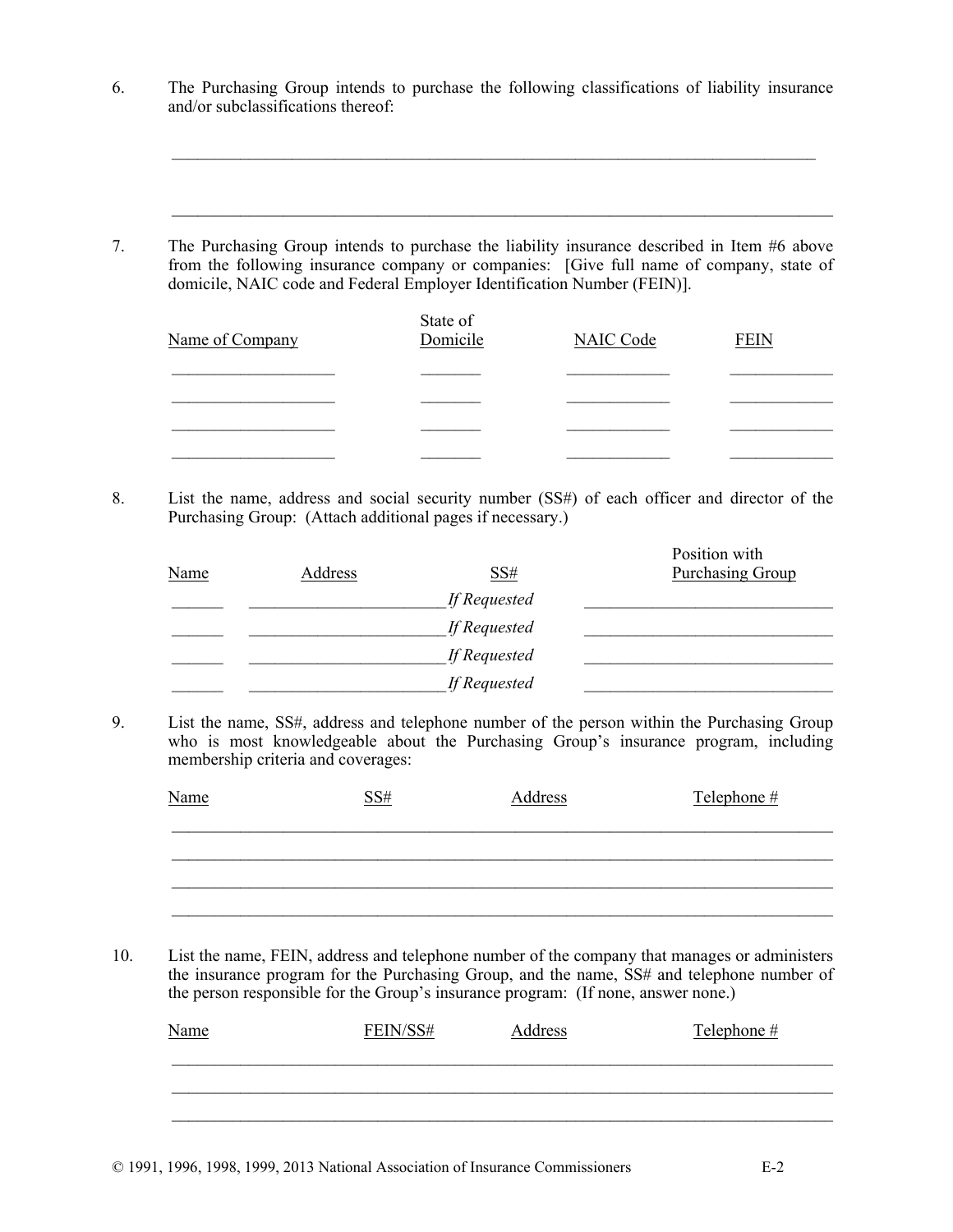### **PURCHASING GROUP FORM**

11. List the name(s), SS#(s) and address(es) of the licensed insurance agent(s), broker(s) or excess (surplus) lines broker(s) responsible for the purchase of liability insurance for the Purchasing Group and its members and the state(s) in which they are licensed: (Attach additional pages, if necessary. If none, answer none.)

| Name | SS# | Address | State(s) |
|------|-----|---------|----------|
|      |     |         |          |
|      |     |         |          |
|      |     |         |          |

- 12. Has any person transacting business on behalf of this Purchasing Group ever:
	- a) been arrested, indicted and convicted of a felony or is a felony charge currently pending against any such person?

 $\mathcal{L}_\text{max} = \mathcal{L}_\text{max} = \mathcal{L}_\text{max} = \mathcal{L}_\text{max} = \mathcal{L}_\text{max} = \mathcal{L}_\text{max} = \mathcal{L}_\text{max} = \mathcal{L}_\text{max} = \mathcal{L}_\text{max} = \mathcal{L}_\text{max} = \mathcal{L}_\text{max} = \mathcal{L}_\text{max} = \mathcal{L}_\text{max} = \mathcal{L}_\text{max} = \mathcal{L}_\text{max} = \mathcal{L}_\text{max} = \mathcal{L}_\text{max} = \mathcal{L}_\text{max} = \mathcal{$ 

- b) had denied any application for a professional, vocational or business license?
- c) had suspended or revoked any such license?
- d) had withdrawn or surrendered any such application or license to avoid potential disciplinary action against licensee?

If the answer to any part of this question is yes, attach a supplementary statement explaining in full each such occurrence.

13. The Purchasing Group is composed of members whose businesses or activities are similar or related with respect to the liability to which members are exposed by virtue of any related, similar or common business, trade, product, services, premises or operations. Give a general description of business or activities engaged in by Purchasing Group members:

 $\mathcal{L}_\mathcal{L} = \{ \mathcal{L}_\mathcal{L} = \{ \mathcal{L}_\mathcal{L} = \{ \mathcal{L}_\mathcal{L} = \{ \mathcal{L}_\mathcal{L} = \{ \mathcal{L}_\mathcal{L} = \{ \mathcal{L}_\mathcal{L} = \{ \mathcal{L}_\mathcal{L} = \{ \mathcal{L}_\mathcal{L} = \{ \mathcal{L}_\mathcal{L} = \{ \mathcal{L}_\mathcal{L} = \{ \mathcal{L}_\mathcal{L} = \{ \mathcal{L}_\mathcal{L} = \{ \mathcal{L}_\mathcal{L} = \{ \mathcal{L}_\mathcal{$  $\mathcal{L}_\mathcal{L} = \{ \mathcal{L}_\mathcal{L} = \{ \mathcal{L}_\mathcal{L} = \{ \mathcal{L}_\mathcal{L} = \{ \mathcal{L}_\mathcal{L} = \{ \mathcal{L}_\mathcal{L} = \{ \mathcal{L}_\mathcal{L} = \{ \mathcal{L}_\mathcal{L} = \{ \mathcal{L}_\mathcal{L} = \{ \mathcal{L}_\mathcal{L} = \{ \mathcal{L}_\mathcal{L} = \{ \mathcal{L}_\mathcal{L} = \{ \mathcal{L}_\mathcal{L} = \{ \mathcal{L}_\mathcal{L} = \{ \mathcal{L}_\mathcal{$  $\mathcal{L}_\mathcal{L} = \{ \mathcal{L}_\mathcal{L} = \{ \mathcal{L}_\mathcal{L} = \{ \mathcal{L}_\mathcal{L} = \{ \mathcal{L}_\mathcal{L} = \{ \mathcal{L}_\mathcal{L} = \{ \mathcal{L}_\mathcal{L} = \{ \mathcal{L}_\mathcal{L} = \{ \mathcal{L}_\mathcal{L} = \{ \mathcal{L}_\mathcal{L} = \{ \mathcal{L}_\mathcal{L} = \{ \mathcal{L}_\mathcal{L} = \{ \mathcal{L}_\mathcal{L} = \{ \mathcal{L}_\mathcal{L} = \{ \mathcal{L}_\mathcal{$  $\mathcal{L}_\mathcal{L} = \{ \mathcal{L}_\mathcal{L} = \{ \mathcal{L}_\mathcal{L} = \{ \mathcal{L}_\mathcal{L} = \{ \mathcal{L}_\mathcal{L} = \{ \mathcal{L}_\mathcal{L} = \{ \mathcal{L}_\mathcal{L} = \{ \mathcal{L}_\mathcal{L} = \{ \mathcal{L}_\mathcal{L} = \{ \mathcal{L}_\mathcal{L} = \{ \mathcal{L}_\mathcal{L} = \{ \mathcal{L}_\mathcal{L} = \{ \mathcal{L}_\mathcal{L} = \{ \mathcal{L}_\mathcal{L} = \{ \mathcal{L}_\mathcal{$ 

- 14. The Purchasing Group purchases the liability insurance listed in Item #6 above only for its group members and only to cover their similar or related liability exposure, as described in Item #13 above.
- 15. The Purchasing Group has as one of its purposes the purchase of liability insurance on a group basis.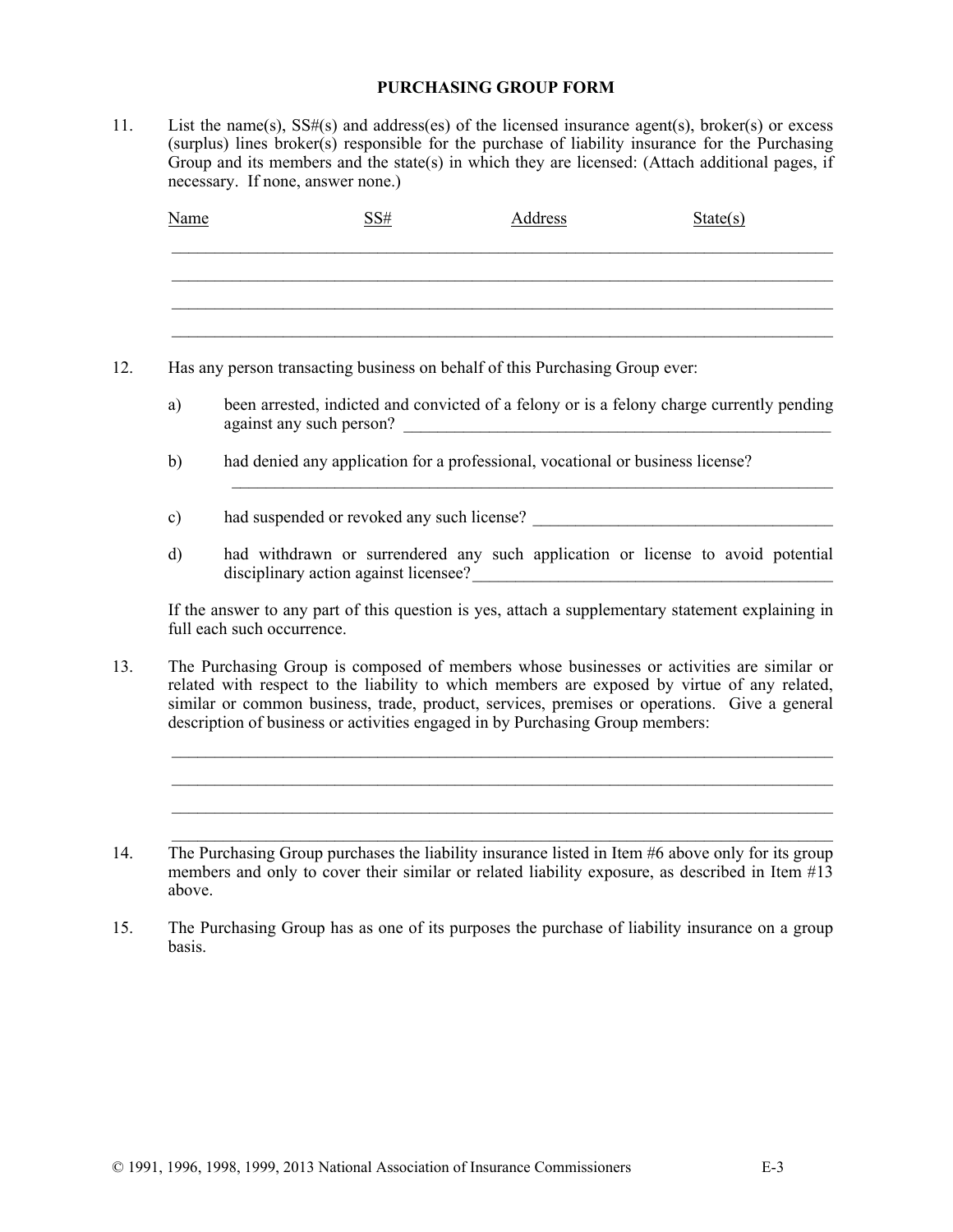#### **PURCHASING GROUP FORM**

- 16. The Purchasing Group has designated the Insurance Commissioner [Director, Superintendent] of this State to be its agent solely for the purpose for receiving service of legal documents or process by executing Part B of this form, attached hereto.
- 17. The Purchasing Group has submitted a registration fee of \$, if applicable, payable to the Insurance Commissioner [Director, Superintendent] of this State.
- 18. The Purchasing Group will not purchase any insurance policy in this State which provides coverage prohibited generally by statute of this State or declared unlawful by the highest court of this State whose law applies to such policy.
- 19. The Purchasing Group will comply with all other applicable state laws.
- 20. The Purchasing Group will notify the Insurance Commissioner [Director, Superintendent] of any subsequent changes in any of the items included in this form.

The undersigned hereby swear and affirm that the foregoing statements and information regarding their principal, the \_\_\_\_\_\_\_\_\_\_\_\_\_\_\_\_\_\_\_\_\_\_\_\_\_\_\_\_\_\_\_\_\_\_\_\_\_\_\_\_\_\_\_\_ are true and correct.

|                      | (Name of Purchasing Group)              |
|----------------------|-----------------------------------------|
|                      | President of the Purchasing Group       |
|                      | Secretary of the Purchasing Group       |
| State of             |                                         |
| County of            | )ss:                                    |
| Sworn before me this | day of<br>20                            |
|                      | , Notary Public. My Commission Expires: |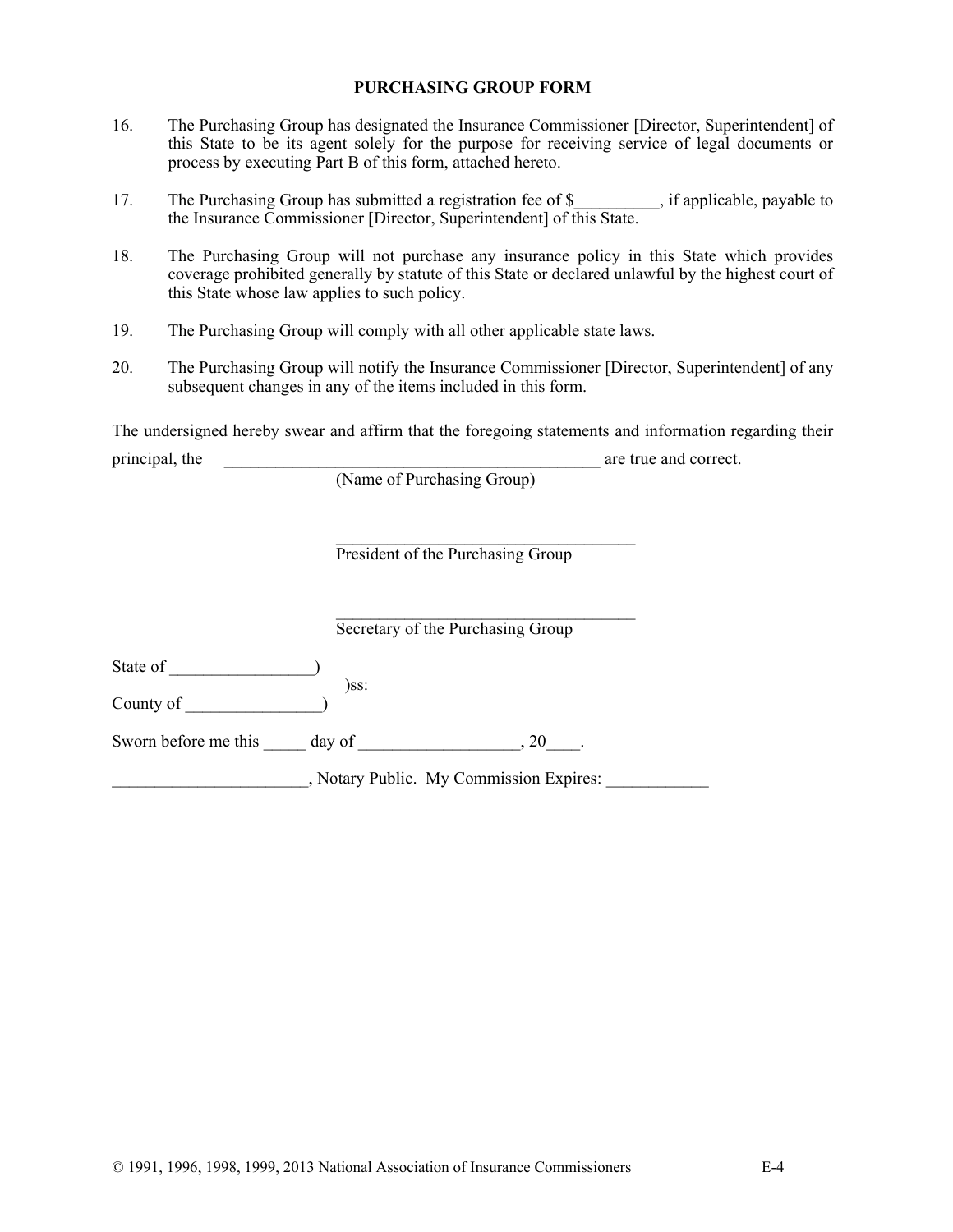#### **Part B**

#### **PURCHASING GROUP FORM**

#### **APPOINTMENT OF ATTORNEY TO ACCEPT SERVICE AND DESIGNATION**

The \_\_\_\_\_\_\_\_\_\_\_\_\_\_\_\_\_\_\_\_\_\_\_\_\_\_\_\_\_\_\_\_\_\_\_\_\_\_\_\_\_\_\_\_\_ ("the Group"), a purchasing group organized under the laws of the State of \_\_\_\_\_\_\_\_\_\_\_\_\_\_\_\_\_\_\_, having notified the Insurance Commissioner [Director, Superintendent] of the State of of its intention to do business in this State as a purchasing group pursuant to the federal Liability Risk Retention Act of 1986, hereby appoints the Insurance Commissioner [Director, Superintendent] of the State of \_\_\_\_\_\_\_\_\_\_\_\_\_\_\_\_, any successor in office, and any authorized deputy its true and lawful attorney, in and for the State of  $\qquad \qquad$ , upon whom all legal documents or process in any proceeding against it may be served. Such service of process shall be of the same legal force and validity as if served personally upon the Group.

The Group designates:

(Name)

 $\mathcal{L}_\text{max}$  and the contract of the contract of the contract of the contract of the contract of the contract of the contract of the contract of the contract of the contract of the contract of the contract of the contrac

 $\mathcal{L}_\text{max}$  and the contract of the contract of the contract of the contract of the contract of the contract of the contract of the contract of the contract of the contract of the contract of the contract of the contrac

 $\mathcal{L}_\text{max}$  and the contract of the contract of the contract of the contract of the contract of the contract of the contract of the contract of the contract of the contract of the contract of the contract of the contrac

 $\mathcal{L}_\text{max}$  and the contract of the contract of the contract of the contract of the contract of the contract of the contract of the contract of the contract of the contract of the contract of the contract of the contrac

(Address)

(City, Town or Village)

(State and ZIP Code)

as its officer, agent or other person to whom shall be forwarded all legal documents or process served upon the Insurance Commissioner [Director, Superintendent] of the State of any successors in office, or any authorized deputy, for the Group. This designation shall continue in full force and effect until superseded by a new written designation filed with the Insurance Commissioner [Director, Superintendent].